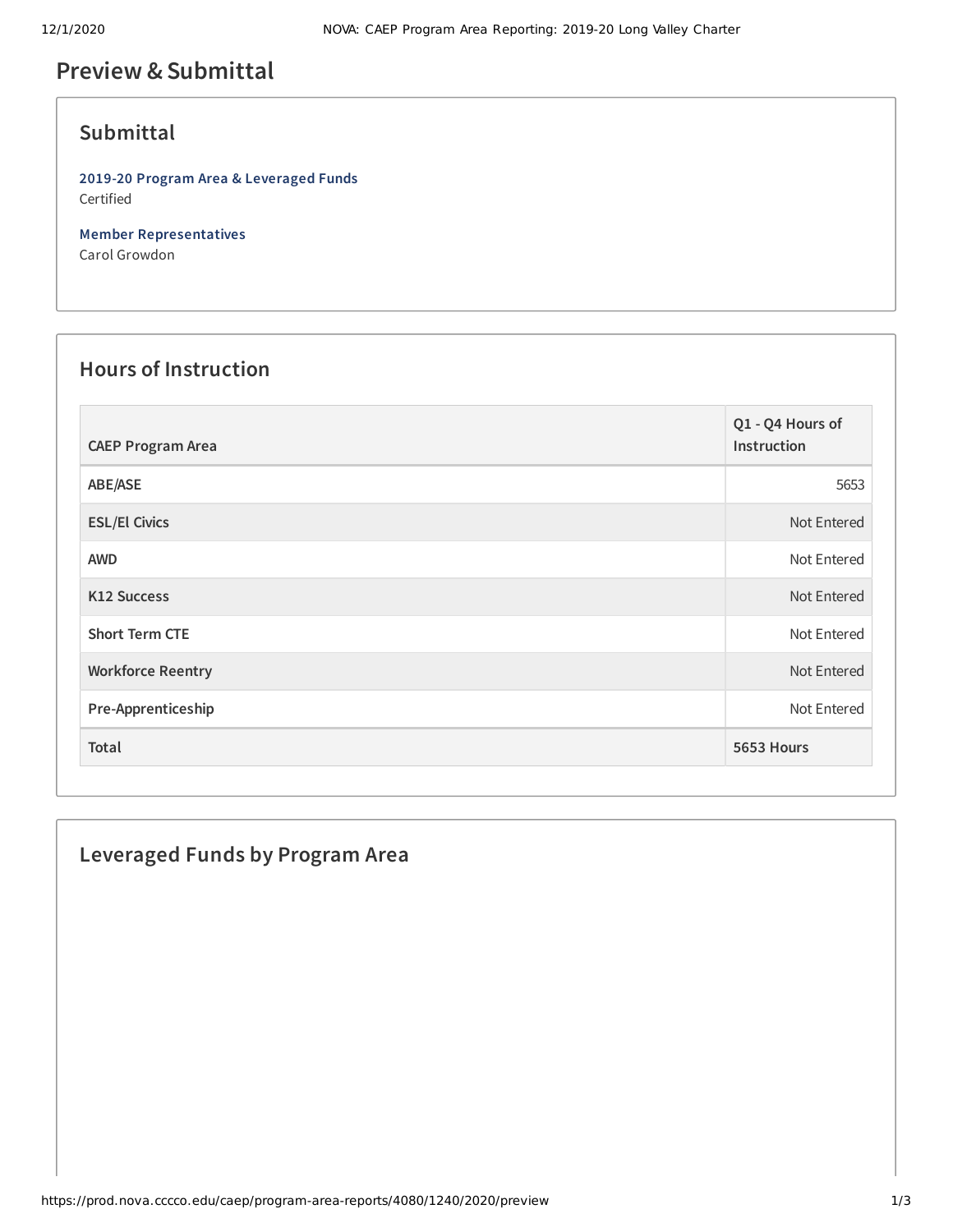12/1/2020 NOVA: CAEP Program Area Reporting: 2019-20 Long Valley Charter

| Fund                                         | <b>ABE/ASE</b>        | ESL/El<br><b>Civics</b> | <b>AWD</b>            | K12<br><b>Success</b> | <b>Short</b><br><b>Term CTE</b> | Workforce<br>Reentry | Pre-<br>Apprenticeship | <b>Totals</b> |
|----------------------------------------------|-----------------------|-------------------------|-----------------------|-----------------------|---------------------------------|----------------------|------------------------|---------------|
| California Adult<br><b>Education Program</b> | \$40,000              | <b>Not</b><br>Entered   | <b>Not</b><br>Entered | Not<br>Entered        | <b>Not</b><br>Entered           | Not Entered          | Not Entered            | \$40,000      |
| <b>CalWORKs</b>                              | Not<br>Entered        | Not<br>Entered          | Not<br>Entered        | Not<br>Entered        | <b>Not</b><br>Entered           | Not Entered          | Not Entered            | \$0           |
| <b>NonCredit</b>                             | Not<br>Entered        | Not<br>Entered          | Not<br>Entered        | Not<br>Entered        | Not<br>Entered                  | Not Entered          | Not Entered            | \$0           |
| <b>Perkins</b>                               | <b>Not</b><br>Entered | Not<br>Entered          | <b>Not</b><br>Entered | Not<br>Entered        | <b>Not</b><br>Entered           | Not Entered          | Not Entered            | \$0           |
| <b>LCFF</b>                                  | <b>Not</b><br>Entered | Not<br>Entered          | Not<br>Entered        | Not<br>Entered        | <b>Not</b><br>Entered           | Not Entered          | Not Entered            | \$0           |
| Fees                                         | Not<br>Entered        | Not<br>Entered          | Not<br>Entered        | Not<br>Entered        | Not<br>Entered                  | Not Entered          | Not Entered            | \$0           |
| K12 Adult Ed Jail<br><b>Funds</b>            | Not<br>Entered        | Not<br>Entered          | Not<br>Entered        | Not<br>Entered        | <b>Not</b><br>Entered           | Not Entered          | Not Entered            | \$0           |
| <b>WIOA II</b>                               | Not<br>Entered        | Not<br>Entered          | Not<br>Entered        | Not<br>Entered        | <b>Not</b><br>Entered           | Not Entered          | Not Entered            | \$0           |
| <b>Contracted Services</b>                   | <b>Not</b><br>Entered | Not<br>Entered          | <b>Not</b><br>Entered | Not<br>Entered        | <b>Not</b><br>Entered           | Not Entered          | Not Entered            | \$0           |
| <b>Totals</b>                                | \$40,000              | \$0                     | \$0                   | \$0                   | \$0                             | \$0                  | \$0                    | \$40,000      |

## **Certification**

**25 Lassen-Modoc Adult Education Consortium - Primary Contact**

**Terry Bartley** Lassen College Comptroller [tbartley@lassencollege.edu](mailto:tbartley@lassencollege.edu)

**Carol Growdon** [cgrowdon@lassencollege.edu](mailto:cgrowdon@lassencollege.edu)

Approved by Carol Growdon

**12/01/2020 02:56 PM PST**